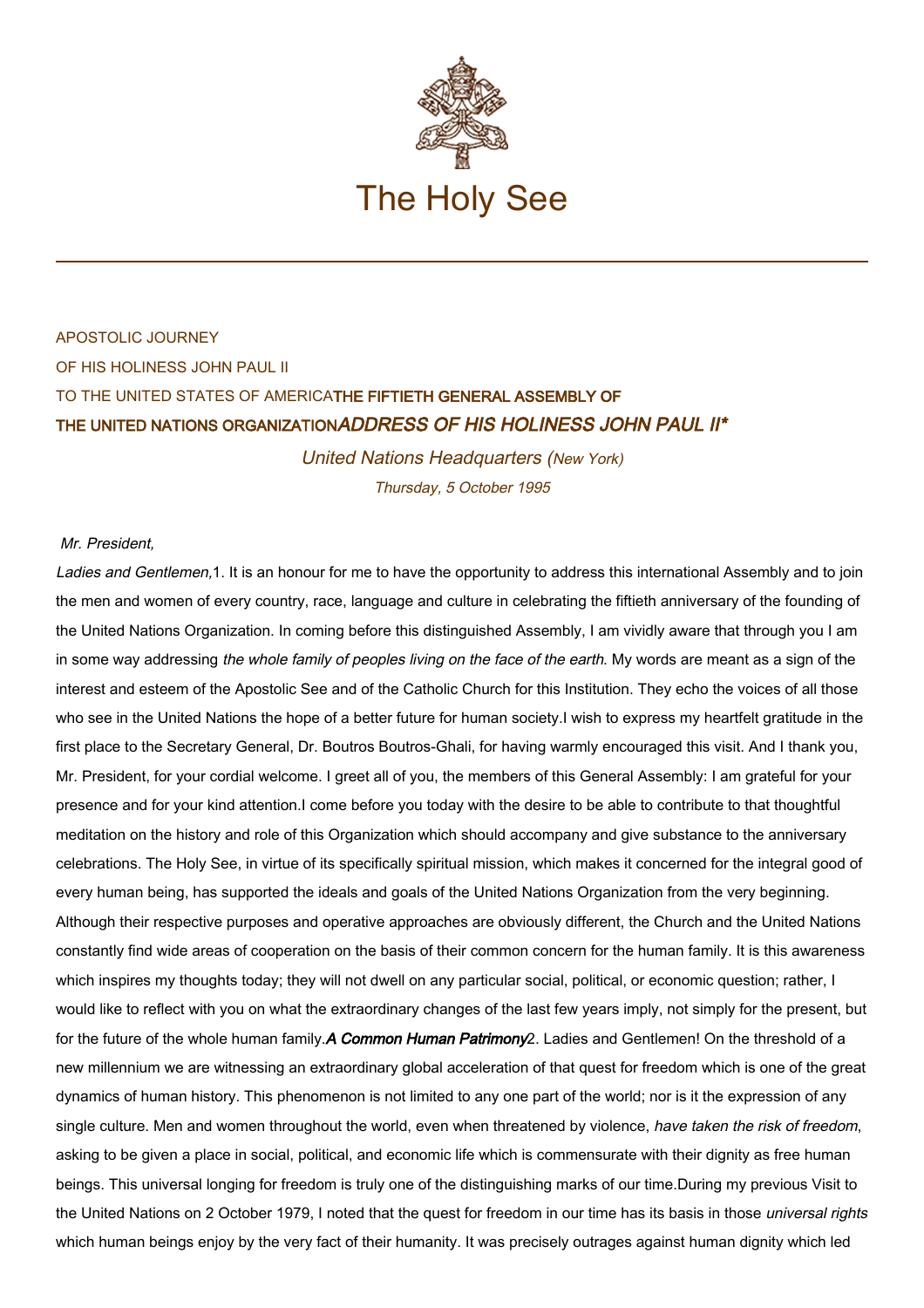the United Nations Organization to formulate, barely three years after its establishment, that Universal Declaration of Human Rights which remains one of the highest expressions of the human conscience of our time. In Asia and Africa, in the Americas, in Oceania and Europe, men and women of conviction and courage have appealed to this Declaration in support of their claims for a fuller share in the life of society.3. It is important for us to grasp what might be called the inner structure of this worldwide movement. It is precisely its global character which offers us its first and fundamental "key" and confirms that there are indeed universal human rights, rooted in the nature of the person, rights which reflect the objective and inviolable demands of a *universal moral law*. These are not abstract points; rather, these rights tell us something important about the actual life of every individual and of every social group. They also remind us that we do not live in an irrational or meaningless world. On the contrary, there is a moral logic which is built into human life and which makes possible dialogue between individuals and peoples. If we want a century of violent coercion to be succeeded by a century of persuasion, we must find a way to discuss the human future intelligibly. The universal moral law written on the human heart is precisely that kind of "grammar" which is needed if the world is to engage this discussion of its future.In this sense, it is a matter for serious concern that some people today deny the universality of human rights, just as they deny that there is a human nature shared by everyone. To be sure, there is no single model for organizing the politics and economics of human freedom; different cultures and different historical experiences give rise to different institutional forms of public life in a free and responsible society. But it is one thing to affirm a legitimate pluralism of "forms of freedom", and another to deny any universality or intelligibility to the nature of man or to the human experience. The latter makes the international politics of persuasion extremely difficult, if not impossible. Taking the Risk of Freedom4. The moral dynamics of this universal quest for freedom clearly appeared in Central and Eastern Europe during the non-violent revolutions of 1989. Unfolding in specific times and places, those historical events nonetheless taught a lesson which goes far beyond a specific geographical location. For the non-violent revolutions of 1989 demonstrated that the quest for freedom cannot be suppressed. It arises from a recognition of the inestimable dignity and value of the human person, and it cannot fail to be accompanied by a commitment on behalf of the human person. Modern totalitarianism has been, first and foremost, an assault on the dignity of the person, an assault which has gone even to the point of denying the inalienable value of the individual's life. The revolutions of 1989 were made possible by the commitment of brave men and women inspired by a different, and ultimately more profound and powerful, vision: the vision of man as a creature of intelligence and free will, immersed in a mystery which transcends his own being and endowed with the ability to reflect and the ability to choose — and thus capable of wisdom and virtue. A decisive factor in the success of those non-violent revolutions was the experience of social solidarity: in the face of regimes backed by the power of propaganda and terror, that solidarity was the moral core of the "power of the powerless", a beacon of hope and an enduring reminder that it is possible for man's historical journey to follow a path which is true to the finest aspirations of the human spirit.Viewing those events from this privileged international forum, one cannot fail to grasp the connection between the values which inspired those people's liberation movements and many of the moral commitments inscribed in the United Nations Charter: I am thinking for example of the commitment to "reaffirm faith in fundamental human rights (and) in the dignity and worth of the human person"; and also the commitment "to promote social progress and better standards of life in larger freedom" (Preamble). The fifty-one States which founded this Organization in 1945 truly lit a lamp whose light can scatter the darkness caused by tyranny — a light which can show the way to freedom, peace, and solidarity. The Rights of Nations5. The quest for freedom in the second half of the twentieth century has engaged not only individuals but nations as well. Fifty years after the end of the Second World War, it is important to remember that that war was fought because of violations of the rights of nations. Many of those nations suffered grievously for no other reason than that they were deemed "other". Terrible crimes were committed in the name of lethal doctrines which taught

 $\mathfrak{p}$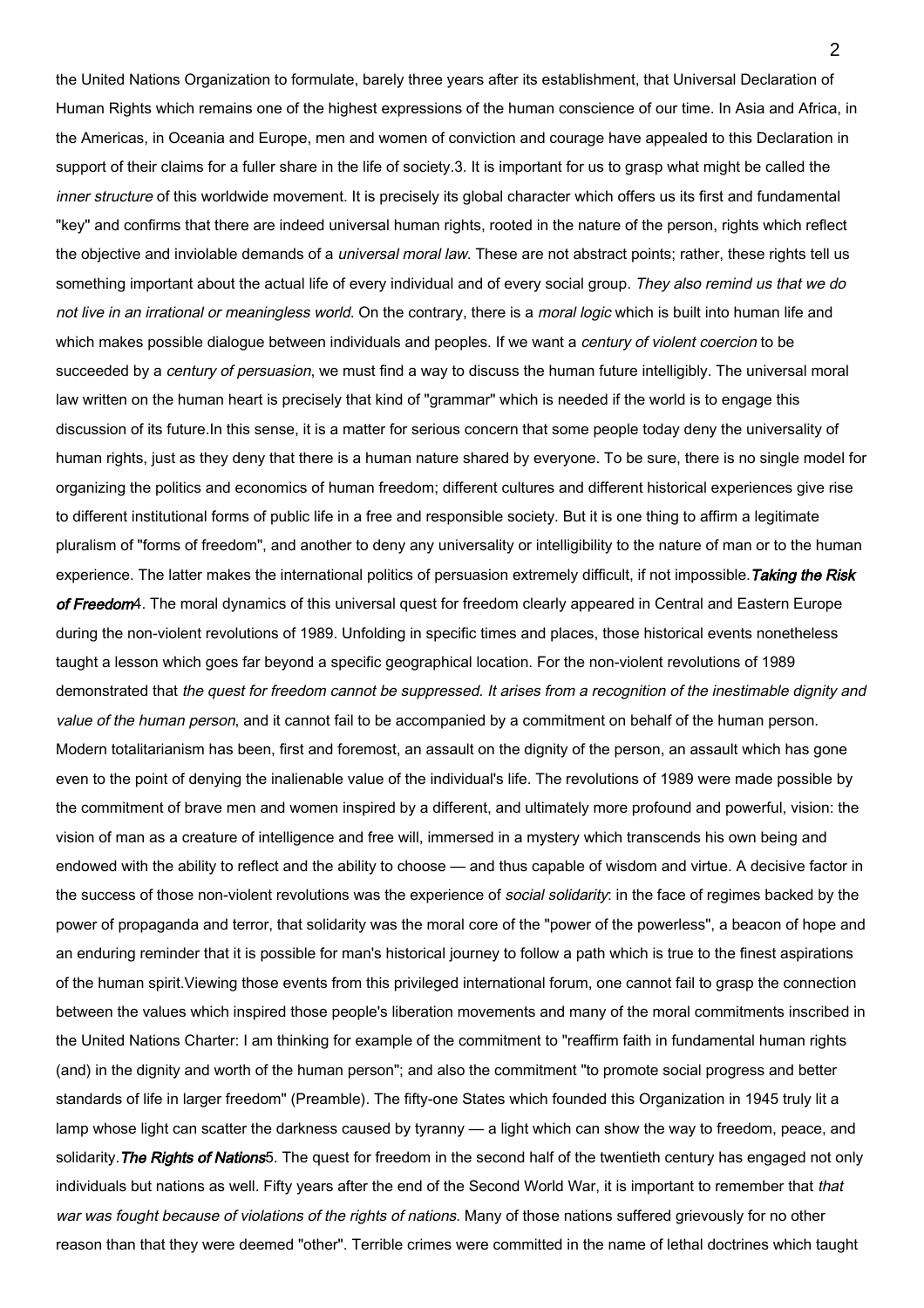the "inferiority" of some nations and cultures. In a certain sense, the United Nations Organization was born from a conviction that such doctrines were antithetical to peace; and the Charter's commitment to "save future generations from the scourge of war" (Preamble) surely implied a moral commitment to defend every nation and culture from unjust and violent aggression.Unfortunately, even after the end of the Second World War, the rights of nations continued to be violated. To take but one set of examples, the Baltic States and extensive territories in Ukraine and Belarus were absorbed into the Soviet Union, as had already happened to Armenia, Azerbaijan, and Georgia in the Caucasus. At the same time the so-called "People's Democracies" of Central and Eastern Europe effectively lost their sovereignty and were required to submit to the will dominating the entire bloc. The result of this artificial division of Europe was the "cold war", a situation of international tension in which the threat of a nuclear holocaust hung over humanity. It was only when freedom was restored to the nations of Central and Eastern Europe that the promise of the peace which should have come with the end of the war began to be realized for many of the victims of that conflict.6. The Universal Declaration of Human Rights, adopted in 1948, spoke eloquently of the rights of persons; but no similar international agreement has yet adequately addressed the rights of nations. This situation must be carefully pondered, for it raises urgent questions about justice and freedom in the world today.In reality the problem of the full recognition of the rights of peoples and nations has presented itself repeatedly to the conscience of humanity, and has also given rise to considerable ethical and juridical reflection. I am reminded of the debate which took place at the Council of Constance in the fifteenth century, when the representatives of the Academy of Krakow, headed by Pawel Wlodkowic, courageously defended the right of certain European peoples to existence and independence. Still better known is the discussion which went on in that same period at the University of Salamanca with regard to the peoples of the New World. And in our own century, how can I fail to mention the prophetic words of my predecessor, Pope Benedict XV, who in the midst of the First World War reminded everyone that "*nations do not die*", and invited them "to ponder with serene conscience the rights and the just aspirations of peoples" (Benedict XV, To the Peoples at War and their Leaders, 28 July 1915)?7. Today the problem of nationalities forms part of a new world horizon marked by a great "mobility" which has blurred the ethnic and cultural frontiers of the different peoples, as a result of a variety of processes such as migrations, mass-media and the globalization of the economy. And yet, precisely against this horizon of universality we see the powerful re-emergence of a certain ethnic and cultural consciousness, as it were an explosive need for identity and survival, a sort of counterweight to the tendency toward uniformity. This is a phenomenon which must not be underestimated or regarded as a simple left-over of the past. It demands serious interpretation, and a closer examination on the levels of anthropology, ethics and law.This tension between the particular and the universal can be considered immanent in human beings. By virtue of sharing in the same human nature, people automatically feel that they are members of one great family, as is in fact the case. But as a result of the concrete historical conditioning of this same nature, they are necessarily bound in a more intense way to particular human groups, beginning with the family and going on to the various groups to which they belong and up to the whole of their ethnic and cultural group, which is called, not by accident, a "nation", from the Latin word "nasci": "to be born". This term, enriched with another one, "patria" (fatherland/motherland), evokes the reality of the family. The human condition thus finds itself between these two poles — universality and particularity — with a vital tension between them; an inevitable tension, but singularly fruitful if they are lived in a calm and balanced way.8. Upon this anthropological foundation there also rest the "rights of nations", which are nothing but "human rights" fostered at the specific level of community life. A study of these rights is certainly not easy, if we consider the difficulty of defining the very concept of "nation", which cannot be identified a priori and necessarily with the State. Such a study must nonetheless be made, if we wish to avoid the errors of the past and ensure a just world order. A presupposition of a nation's rights is certainly its right to exist: therefore no one — neither a State nor another nation, nor an international organization — is ever justified in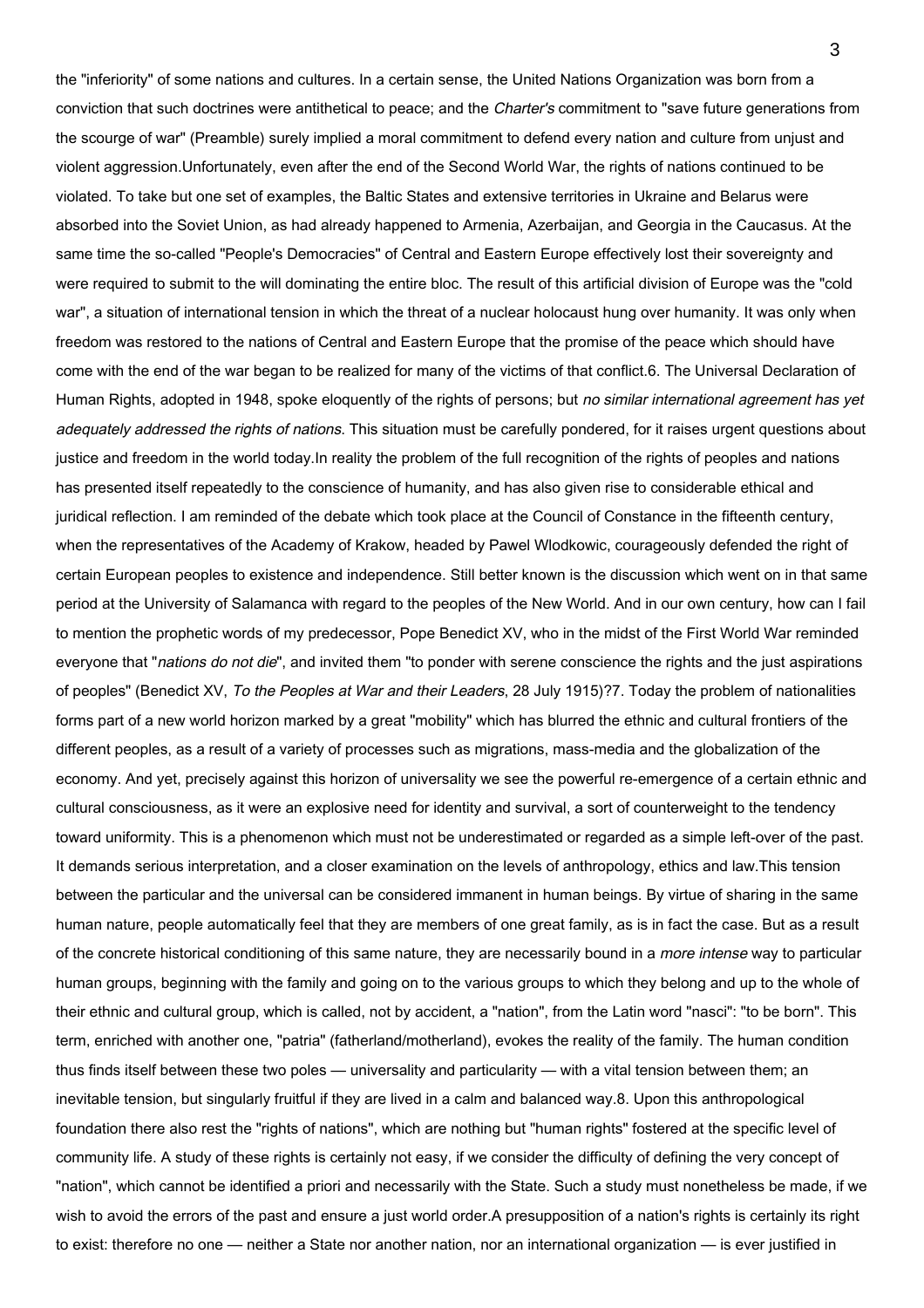asserting that an individual nation is not worthy of existence. This fundamental right to existence does not necessarily call for sovereignty as a state, since various forms of juridical aggregation between different nations are possible, as for example occurs in Federal States, in Confederations or in States characterized by broad regional autonomies. There can be historical circumstances in which aggregations different from single state sovereignty can even prove advisable, but only on condition that this takes place in a climate of true freedom, guaranteed by the exercise of the self-determination of the peoples concerned. Its right to exist naturally implies that every nation also enjoys the right to its own language and culture, through which a people expresses and promotes that which I would call its fundamental spiritual "sovereignty". History shows that in extreme circumstances (such as those which occurred in the land where I was born) it is precisely its culture that enables a nation to survive the loss of political and economic independence. Every nation therefore has also the right to shape its life according to its own traditions, excluding, of course, every abuse of basic human rights and in particular the oppression of minorities. Every nation has the right to build its future by providing an appropriate education for the younger generation.But while the "rights of the nation" express the vital requirements of "particularity", it is no less important to emphasize the requirements of universality, expressed through a clear awareness of the duties which nations have vis-à-vis other nations and humanity as a whole. Foremost among these duties is certainly that of living in a spirit of peace, respect and solidarity with other nations. Thus the exercise of the rights of nations, balanced by the acknowledgement and the practice of duties, promotes a fruitful "exchange of gifts", which strengthens the unity of all mankind. Respect for Differences9. During my pastoral pilgrimages to the communities of the Catholic Church over the past seventeen years, I have been able to enter into dialogue with the rich diversity of nations and cultures in every part of the world. Unhappily, the world has yet to learn how to live with diversity, as recent events in the Balkans and Central Africa have painfully reminded us. The fact of "difference", and the reality of "the other", can sometimes be felt as a burden, or even as a threat. Amplified by historic grievances and exacerbated by the manipulations of the unscrupulous, the fear of "difference" can lead to a denial of the very humanity of "the other": with the result that people fall into a cycle of violence in which no one is spared, not even the children. We are all very familiar today with such situations; at this moment my heart and my prayers turn in a special way to the sufferings of the sorely tried peoples of Bosnia-Hercegovina.From bitter experience, then, we know that the fear of "difference", especially when it expresses itself in a narrow and exclusive nationalism which denies any rights to "the other", can lead to a true nightmare of violence and terror. And yet if we make the effort to look at matters objectively, we can see that, transcending all the differences which distinguish individuals and peoples, there is a fundamental commonality. For different cultures are but different ways of facing the question of the meaning of personal existence. And it is precisely here that we find one source of the respect which is due to every culture and every nation: every culture is an effort to ponder the mystery of the world and in particular of the human person: it is a way of giving expression to the transcendent dimension of human life. The heart of every culture is its approach to the greatest of all mysteries: the mystery of God.10. Our respect for the culture of others is therefore rooted in our respect for each community's attempt to answer the question of human life. And here we can see how important it is to safeguard the fundamental right to freedom of religion and freedom of conscience, as the cornerstones of the structure of human rights and the foundation of every truly free society. No one is permitted to suppress those rights by using coercive power to *impose an answer* to the mystery of man. To cut oneself off from the reality of difference — or, worse, to attempt to stamp out that difference — is to cut oneself off from the possibility of sounding the depths of the mystery of human life. The truth about man is the unchangeable standard by which all cultures are judged; but every culture has something to teach us about one or other dimension of that complex truth. Thus the "difference" which some find so threatening can, through respectful dialogue, become the source of a deeper understanding of the mystery of human existence.11. In this context, we need to clarify the essential difference between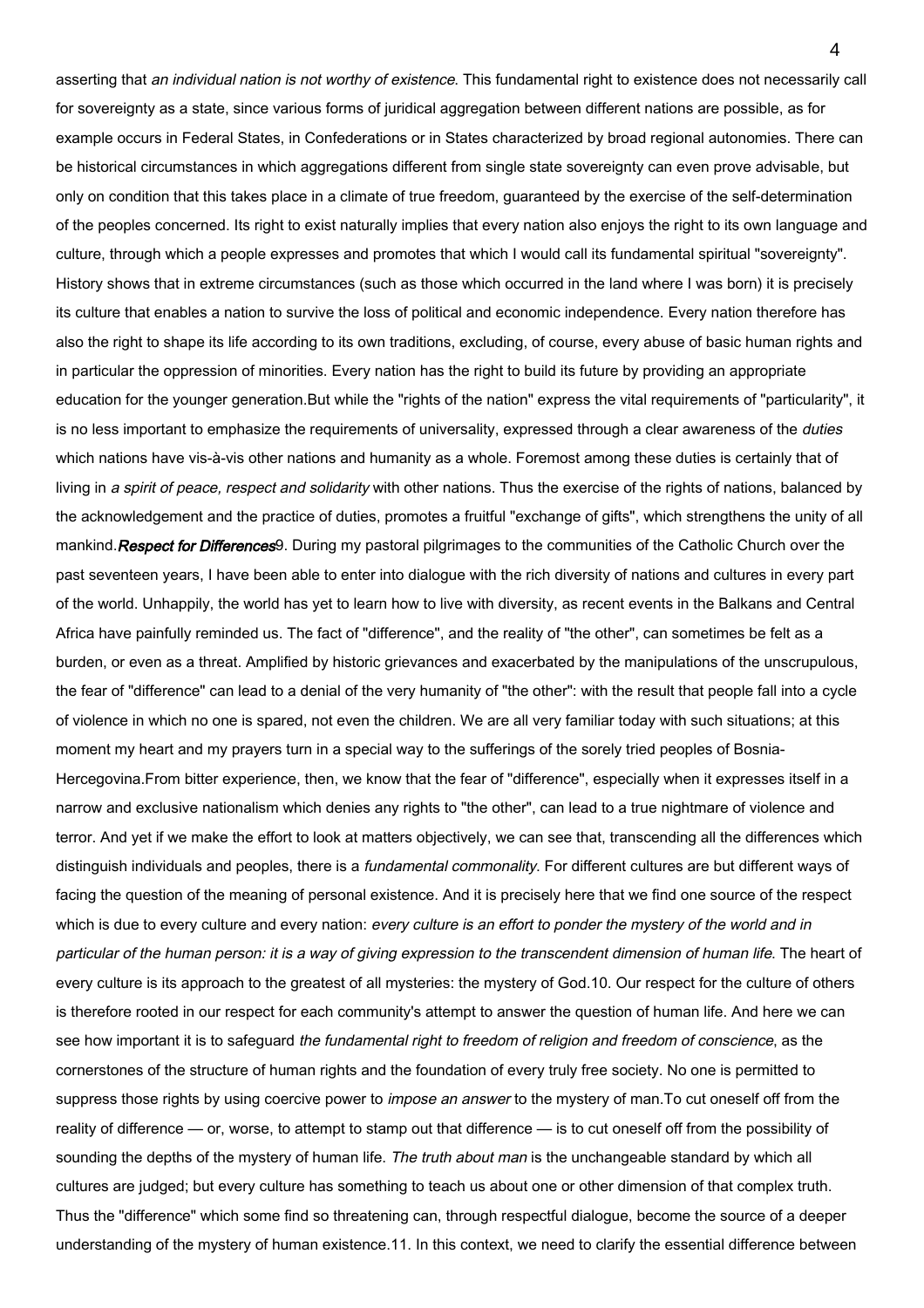an unhealthy form of nationalism, which teaches contempt for other nations or cultures, and patriotism, which is a proper love of one's country. True patriotism never seeks to advance the well-being of one's own nation at the expense of others. For in the end this would harm one's own nation as well: doing wrong damages both aggressor and victim. Nationalism, particularly in its most radical forms, is thus the antithesis of true patriotism, and today we must ensure that extreme nationalism does not continue to give rise to new forms of the aberrations of totalitarianism. This is a commitment which also holds true, obviously, in cases where religion itself is made the basis of nationalism, as unfortunately happens in certain manifestations of so-called "fundamentalism". Freedom and Moral Truth12. Ladies and Gentlemen! Freedom is the measure of man's dignity and greatness. Living the freedom sought by individuals and peoples is a great challenge to man's spiritual growth and to the moral vitality of nations. The basic question which we must all face today is the *responsible use of freedom*, in both its personal and social dimensions. Our reflection must turn then to the question of the *moral structure of freedom*, which is the inner architecture of the *culture of freedom*.Freedom is not simply the absence of tyranny or oppression. Nor is freedom a licence to do whatever we like. Freedom has an inner "logic" which distinguishes it and ennobles it: freedom is ordered to the truth, and is fulfilled in man's quest for truth and in man's living in the truth. Detached from the truth about the human person, freedom deteriorates into license in the lives of individuals, and, in political life, it becomes the caprice of the most powerful and the arrogance of power. Far from being a limitation upon freedom or a threat to it, reference to the truth about the human person — a truth universally knowable through the moral law written on the hearts of all — is, in fact, the guarantor of freedom's future.13. In the light of what has been said we understand how utilitarianism, the doctrine which defines morality not in terms of what is good but of what is advantageous, threatens the freedom of individuals and nations and obstructs the building of a true culture of freedom. Utilitarianism often has devastating political consequences, because it inspires an aggressive nationalism on the basis of which the subjugation, for example, of a smaller or weaker nation is claimed to be a good thing solely because it corresponds to the national interest. No less grave are the results of *economic* utilitarianism, which drives more powerful countries to manipulate and exploit weaker ones.Nationalistic and economic utilitarianism are sometimes combined, a phenomenon which has too often characterized relations between the "North" and the "South". For the emerging countries, the achievement of political independence has too frequently been accompanied by a situation of de facto economic dependence on other countries; indeed, in some cases, the developing world has suffered a regression, such that some countries lack the means of satisfying the essential needs of their people. Such situations offend the conscience of humanity and pose a formidable moral challenge to the human family. Meeting this challenge will obviously require changes in both developing and developed countries. If developing countries are able to offer sure guarantees of the proper management of resources and of assistance received, as well as respect for human rights, by replacing where necessary unjust, corrupt, or authoritarian forms of government with participatory and democratic ones, will they not in this way unleash the best civil and economic energies of their people? And must not the developed countries, for their part, come to renounce strictly utilitarian approaches and develop new approaches inspired by greater justice and solidarity?Yes, distinguished Ladies and Gentlemen! The international economic scene needs an ethic of solidarity, if participation, economic growth, and a just distribution of goods are to characterize the future of humanity. The international cooperation called for by the Charter of the United Nations for "solving international problems of an economic, social, cultural, or humanitarian character" (art. 1.3) cannot be conceived exclusively in terms of help and assistance, or even by considering the eventual returns on the resources provided. When millions of people are suffering from a poverty which means hunger, malnutrition, sickness, illiteracy, and degradation, we must not only remind ourselves that no one has a right to exploit another for his own advantage, but also and above all we must recommit ourselves to that solidarity which enables others to live out, in the actual circumstances of their economic and political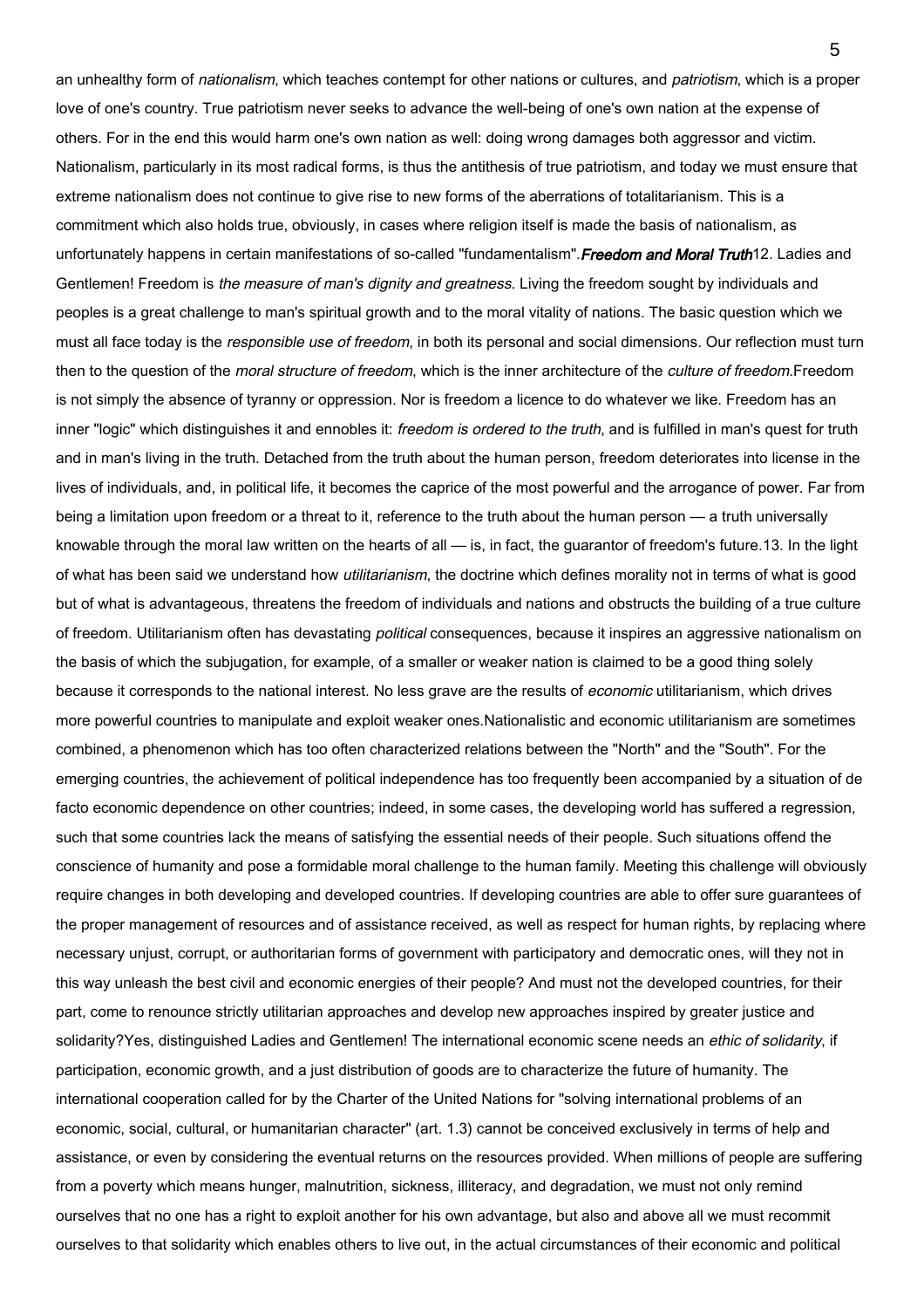lives, the creativity which is a distinguishing mark of the human person and the true source of the wealth of nations in today's world. The United Nations and the Future of Freedom14. As we face these enormous challenges, how can we fail to acknowledge the role of the United Nations Organization? Fifty years after its founding, the need for such an Organization is even more obvious, but we also have a better understanding, on the basis of experience, that the effectiveness of this great instrument for harmonizing and coordinating international life depends on the international culture and ethic which it supports and expresses. The United Nations Organization needs to rise more and more above the cold status of an administrative institution and to become a moral centre where all the nations of the world feel at home and develop a shared awareness of being, as it were, a "family of nations". The idea of "family" immediately evokes something more than simple functional relations or a mere convergence of interests. The family is by nature a community based on mutual trust, mutual support and sincere respect. In an authentic family the strong do not dominate; instead, the weaker members, because of their very weakness, are all the more welcomed and served.Raised to the level of the "family of nations", these sentiments ought to be, even before law itself, the very fabric of relations between peoples. The United Nations has the historic, even momentous, task of promoting this qualitative leap in international life, not only by serving as a centre of effective mediation for the resolution of conflicts but also by fostering values, attitudes and concrete initiatives of solidarity which prove capable of raising the level of relations between nations from the "organizational" to a more "organic" level, from simple "existence with" others to "existence for" others, in a fruitful exchange of gifts, primarily for the good of the weaker nations but even so, a clear harbinger of greater good for everyone.15. Only on this condition shall we attain an end not only to "wars of combat" but also to "cold wars". It will ensure not only the legal equality of all peoples but also their active participation in the building of a better future, and not only respect for individual cultural identities, but full esteem for them as a common treasure belonging to the cultural patrimony of mankind. Is this not the ideal held up by the Charter of the United Nations when it sets as the basis of the Organization "the principle of the sovereign equality of all its Members" (art. 2.1), or when it commits it to "develop friendly relations between nations based on respect for the principle of equal rights and of self-determination" (art. 1.2)? This is the *high road* which must be followed to the end, even if this involves, when necessary, appropriate modifications in the operating model of the United Nations, so as to take into account everything that has happened in this half century, with so many new peoples experiencing freedom and legitimately aspiring to "be" and to "count for" more.None of this should appear an unattainable utopia. Now is the time for new hope, which calls us to expel the paralyzing burden of cynicism from the future of politics and of human life. The anniversary which we are celebrating invites us to do this by reminding us of the *idea* of "united nations", an idea which bespeaks mutual trust, security and solidarity. Inspired by the example of all those who have taken the risk of freedom, can we not recommit ourselves also to taking the risk of solidarity — and thus the risk of peace? Beyond Fear: the Civilization of Love16. It is one of the great paradoxes of our time that man, who began the period we call "modernity" with a self-confident assertion of his "coming of age" and "autonomy", approaches the end of the twentieth century fearful of himself, fearful of what he might be capable of, fearful for the future. Indeed, the second half of the twentieth century has seen the unprecedented phenomenon of a humanity uncertain about the very likelihood of a future, given the threat of nuclear war. That danger, mercifully, appears to have receded — and everything that might make it return needs to be rejected firmly and universally; all the same, fear for the future and of the future remains. In order to ensure that the new millennium now approaching will witness a new flourishing of the human spirit, mediated through an authentic culture of freedom, men and women must learn to conquer fear. We must learn not to be afraid, we must rediscover a spirit of hope and a spirit of trust. Hope is not empty optimism springing from a naive confidence that the future will necessarily be better than the past. Hope and trust are the premise of responsible activity and are nurtured in that inner sanctuary of conscience where "man is alone with God" (Gaudium et